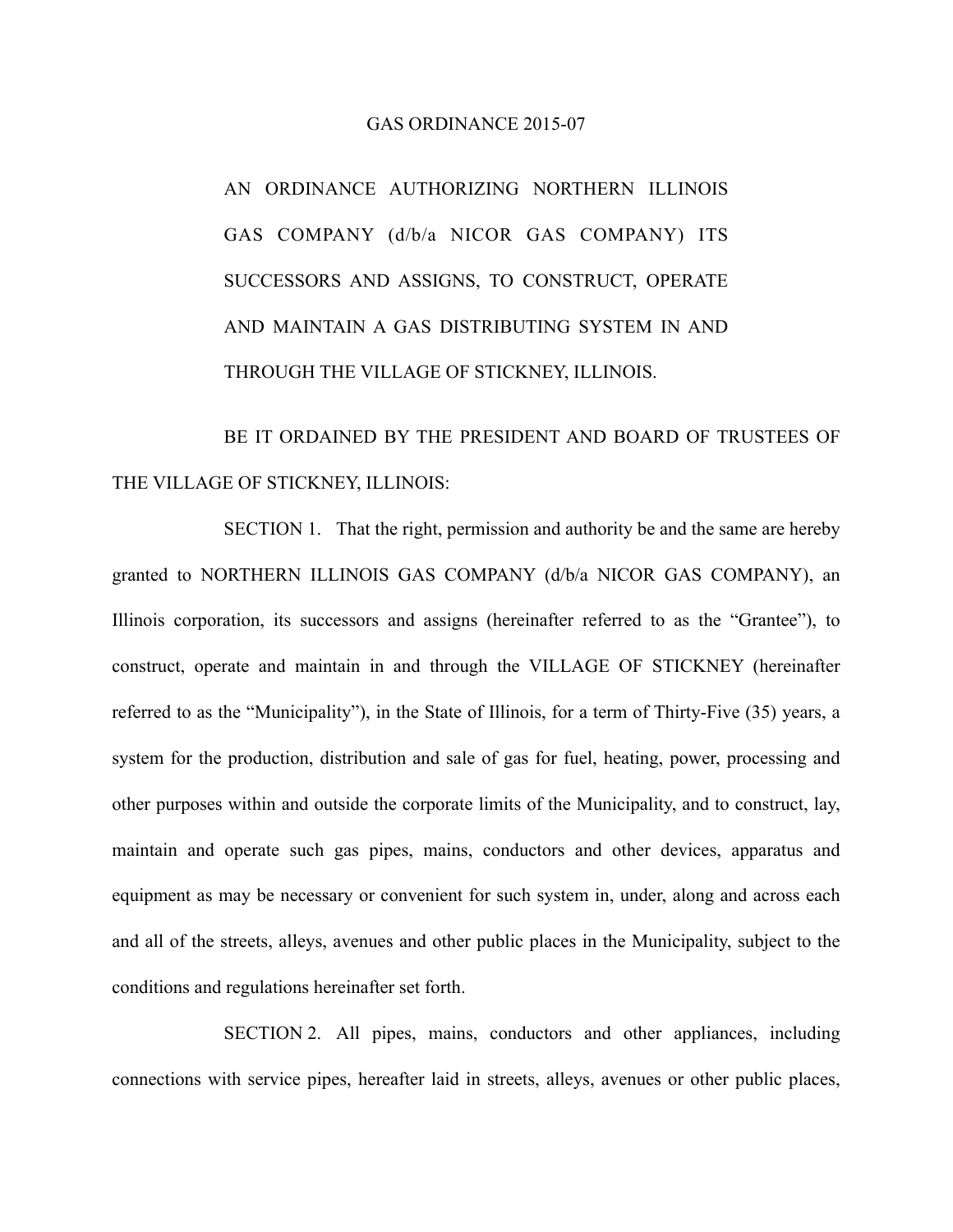shall be laid under the supervision of the Committee on Streets and Alleys of the Municipality, or such other duly authorized agent of the Municipality as the Board of Trustees may from time to time designate. All pipes, mains, conductors and other appliances shall be so located as not to injure unnecessarily any drains, sewers, catch basins, water pipes, pavements or other like public improvements, but should any drain, sewer, catch basin, water pipe, pavement or other like public improvement be injured by such location, the Grantee shall forthwith repair the damage caused by such injury to the satisfaction of the Committee on Streets and Alleys, or such other duly authorized agent, and in default thereof the Municipality may repair such damage and charge the cost thereof to, and collect the same from, the Grantee. The Grantee shall be subject to all reasonable regulations which may now or hereafter be prescribed by general ordinance of the Municipality with respect to the use of the public streets, alleys, avenues and other public places of the Municipality.

-2- SECTION 3. The Grantee shall indemnify, become responsible for and forever save harmless the Municipality from any and all judgments, damages, decrees, costs and expenses, including attorneys' fees, which the Municipality may legally suffer or incur, or which may be legally obtained against the Municipality, for or by reason of the use and occupation of any street, alley, avenue or other public place in the Municipality by the Grantee pursuant to the terms of this ordinance or legally resulting from the exercise by the Grantee of any of the privileges herein granted; except that the indemnity provided for in this Section 3 shall not apply to any liability, judgments, damages, decrees, costs and expenses determined by a court of competent jurisdiction to have resulted from the negligence or intentional acts or omissions of Municipality, its agents and employees.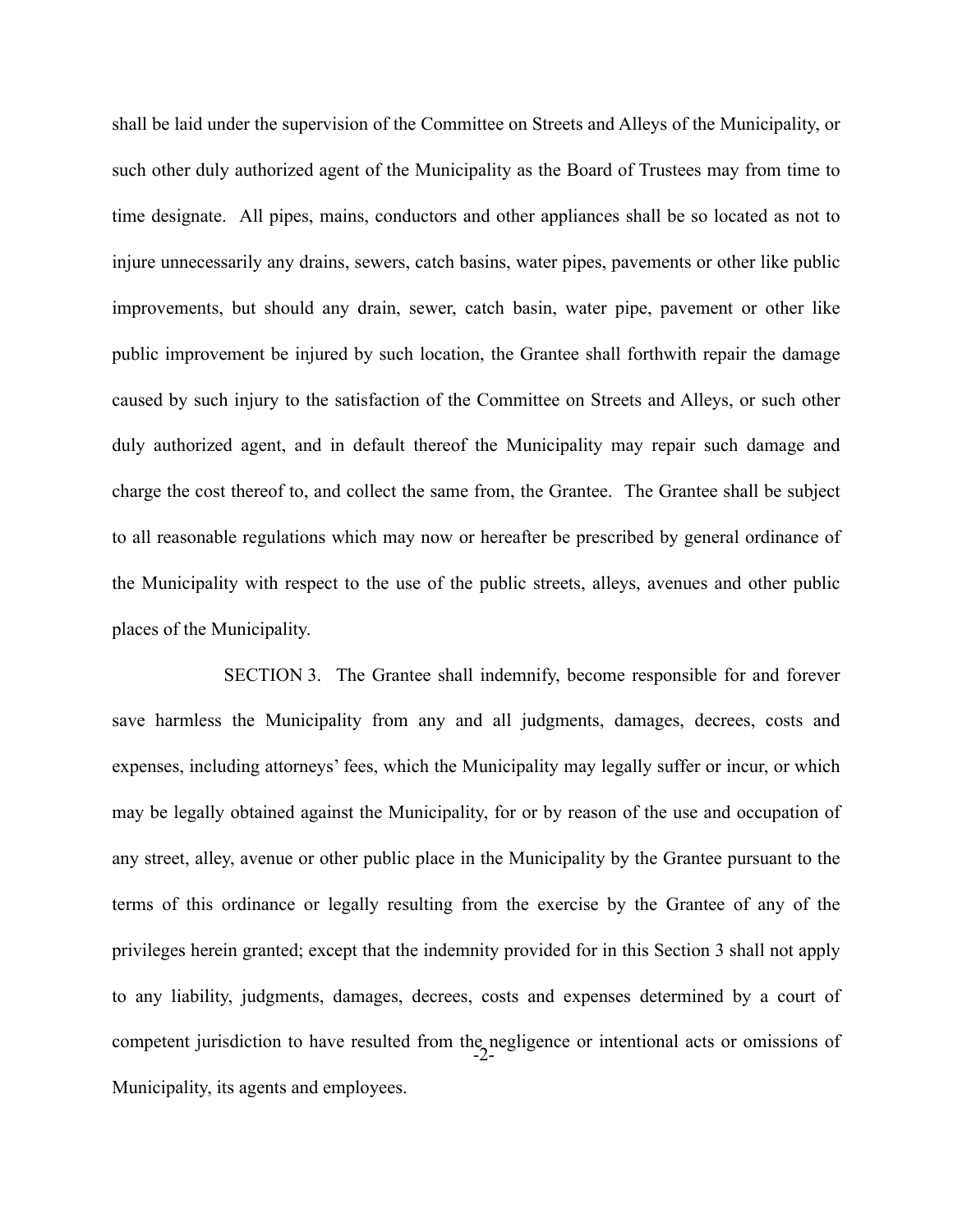SECTION 4. After the passage of this ordinance, and within thirty (30) days after passage, this ordinance, if accepted, shall be accepted by the Grantee by its filing with the Village Clerk of the Municipality an unconditional written acceptance hereof, to be duly executed according to law, and a failure of the Grantee to so accept this ordinance within said period of time shall be deemed a rejection hereof by the Grantee, and the rights and privileges herein granted shall after the expiration of said period of thirty (30) days, if not so accepted, absolutely cease and determine, unless said period of time shall be extended by the Municipality by ordinance duly passed for that purpose and before the expiration of said period of thirty (30) days.

SECTION 5. All provisions of this ordinance which are obligatory upon, or which inure to the benefit of, said NORTHERN ILLINOIS GAS COMPANY (d/b/a NICOR GAS COMPANY) shall also be obligatory upon and shall inure to the benefit of any and all successors and assigns of said Company, and the word "Grantee" wherever appearing in this ordinance shall include and be taken to mean not only said NORTHERN ILLINOIS GAS COMPANY (d/b/a NICOR GAS COMPANY), but also each and all of such successors and assigns.

-3- SECTION 6. This ordinance, if accepted by the Grantee as hereinabove provided, shall be in full force and effect as of August 3, 2015, and from and after the effective date shall supersede, cancel, repeal and be in lieu of any and all other existing or prior grants of right, permission and authority by said Municipality to said Grantee or any predecessor companies or assignors of the Grantee to construct, operate and maintain any system for the production, distribution and sale of gas for fuel, heating, power, processing and any other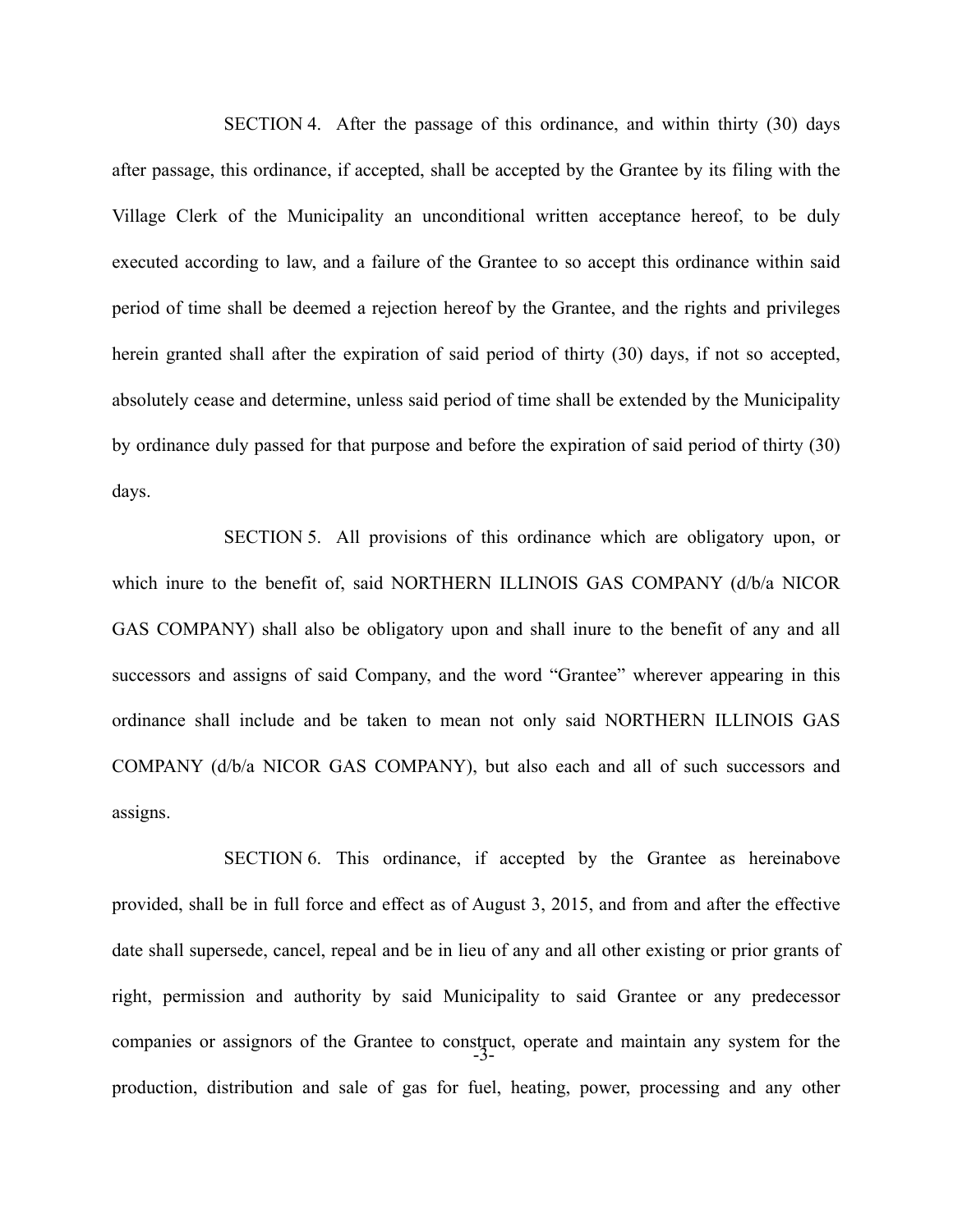purposes within the corporate limits of this Municipality, and this ordinance shall likewise cancel all of the obligations under said existing or prior grants.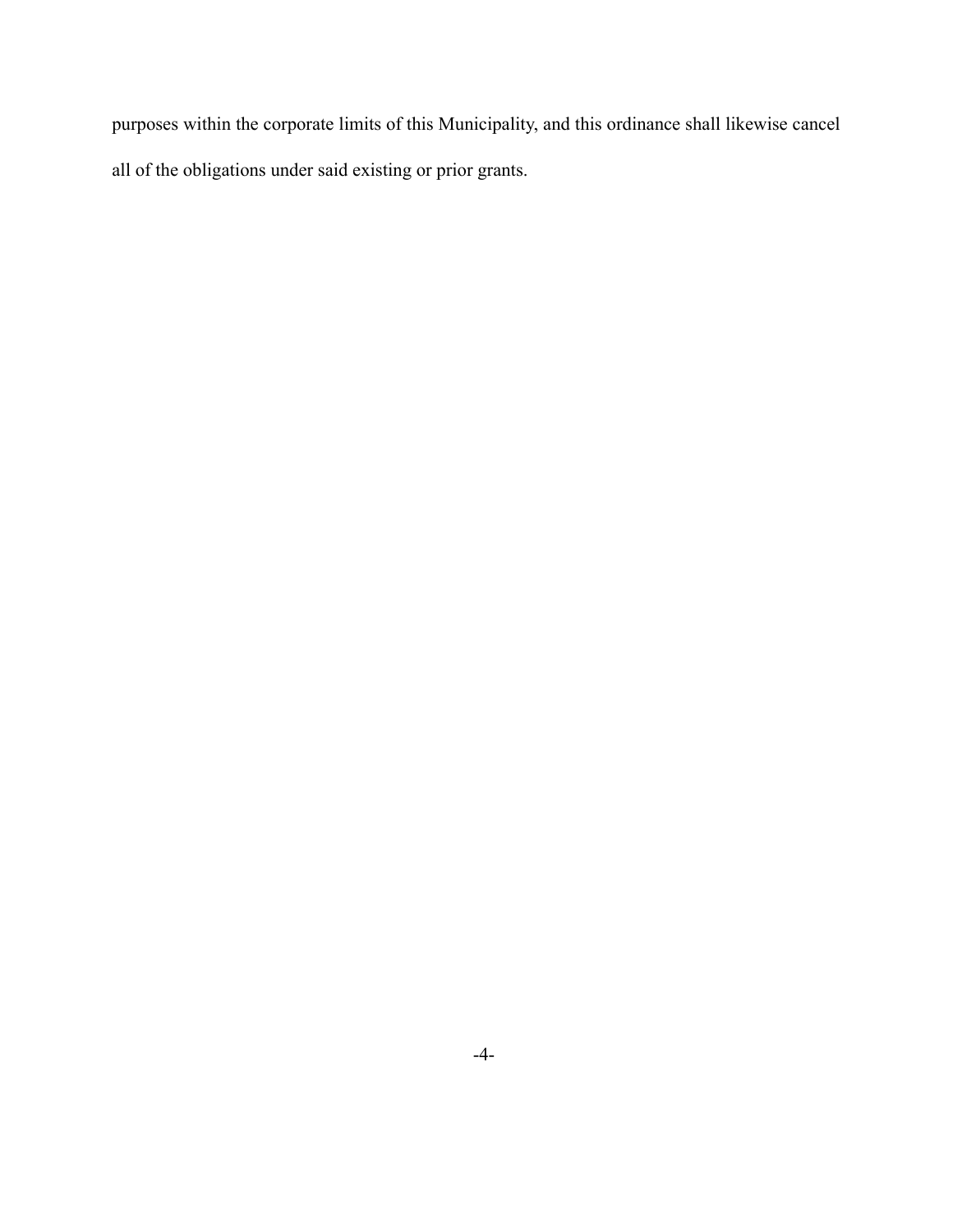## PASSED BY THE BOARD OF TRUSTEES OF THE VILLAGE OF STICKNEY,

ILLINOIS, THIS \_16th\_ DAY OF \_JUNE\_, 2015.

Ayes: Trustee De Leshe, Hrejsa, Lazansky, Milenkovic, Savopoulos and White

Nays:

Absent:

Audrey McAdams, Village Clerk

 $\mathcal{L}_\text{max}$ 

APPROVED BY THE PRESIDENT OF THE VILLAGE OF STICKNEY,

ILLINOIS, THIS  $17<sup>th</sup>$  DAY OF JUNE, 2015.

Deborah E. Morelli, President

 $\frac{1}{2}$  ,  $\frac{1}{2}$  ,  $\frac{1}{2}$  ,  $\frac{1}{2}$  ,  $\frac{1}{2}$  ,  $\frac{1}{2}$  ,  $\frac{1}{2}$  ,  $\frac{1}{2}$  ,  $\frac{1}{2}$  ,  $\frac{1}{2}$  ,  $\frac{1}{2}$  ,  $\frac{1}{2}$  ,  $\frac{1}{2}$  ,  $\frac{1}{2}$  ,  $\frac{1}{2}$  ,  $\frac{1}{2}$  ,  $\frac{1}{2}$  ,  $\frac{1}{2}$  ,  $\frac{1$ 

(Seal)

ATTEST:

Audrey G. McAdams, Village Clerk

 $\mathcal{L}_\text{max}$  , where  $\mathcal{L}_\text{max}$  and  $\mathcal{L}_\text{max}$  and  $\mathcal{L}_\text{max}$  and  $\mathcal{L}_\text{max}$